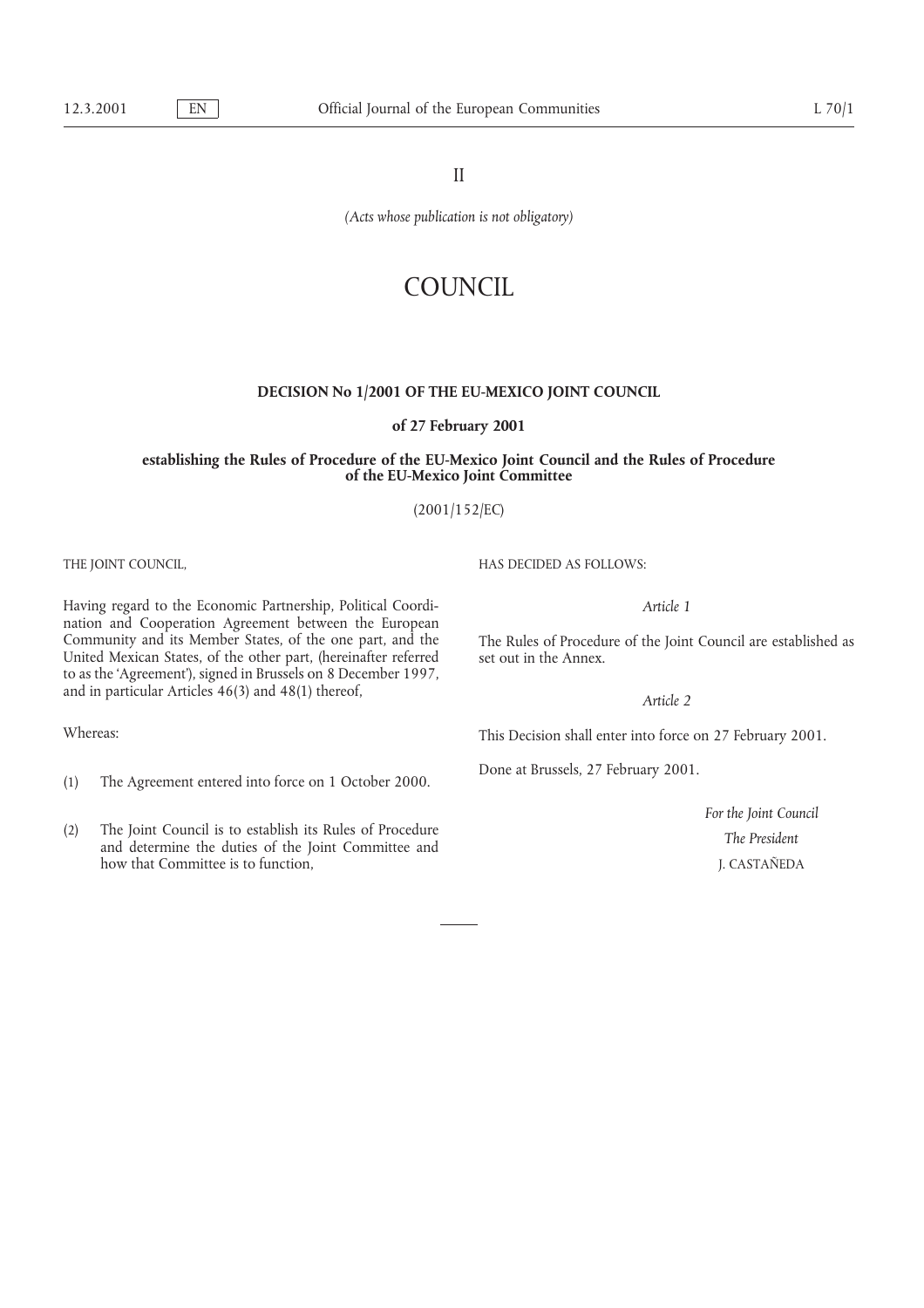### *ANNEX*

### **RULES OF PROCEDURE OF THE EU-MEXICO JOINT COUNCIL**

### *Article 1 Article 6*

### **Presidency Documents**

The Joint Council shall be presided over alternately for periods<br>of twelve months by a member of the Council of the European<br>Union, and by a representative of the Government of Mexico.<br>However the first period of presidenc end on 31 December of the same year.

### *Article 2*

### **Meetings**

1. The Joint Council shall meet at ministerial level, at the Chairman of the Council regular intervals and when circumstances require if the Parties Secretaries of the Joint Council. regular intervals and when circumstances require if the Parties so agree.

convened by the Secretaries of the Joint Council. Commission, the Permanent Representations of the Member

2. A member wishing to be represented shall notify the Chairman of the name of his representative before the meeting at which he is to be so represented. The representative of a *Article 8* member of the Joint Council shall exercise all the rights of that

The members of the Joint Council may be accompanied by Article 7 no later than fifteen days before the beginning of the officials. Before each meeting, the Chairman of the Joint meeting. Council shall be informed of the intended composition and of the Head of the delegation of each Party. The provisional agenda shall include items in respect of which

European Union, of the one part, and an official of the Government of Mexico, of the other part, shall act jointly as Secretaries of the Joint Council. The Parties so agree.

### *Article 7*

### **Correspondence**

1. All correspondence addressed to the Joint Council or to the Chairman of the Council shall be forwarded to both

2. The two Secretaries shall ensure that correspondence is<br>2. Each session of the Joint Council shall be held in a place<br>3. The two Secretaries shall ensure that correspondence is<br>3. The two Secretaries shall ensure that c other members of the Joint Council. Correspondence circulated 3. The meetings of the Joint Council shall be jointly shall be sent to the Secretariat General of the European States of the European Union, and the Mission of Mexico to the European Union. *Article 3*

**Representation** 3. Correspondence from the Chairman of the Joint Council shall be sent to the recipients by the respective Secretary and, where appropriate, circulated as documents referred to in 1. The members of the Joint Council may be represented. Article 6 to the other members of the Joint Council at the addresses indicated in paragraph 2.

### Agenda for the meetings

*Article 4* 1. A provisional agenda for each meeting shall be drawn up by the Secretaries of the Joint Council on the basis of **Delegations** suggestions by the Parties. It shall be forwarded by the corresponding Secretary to the addressees referred to in

a request for entry on the agenda has been received by either Article 5<br>the two Secretaries not later than twenty-one days before<br>the beginning of the meeting, save that items shall not be<br>written into the provisional agenda unless the supporting written into the provisional agenda unless the supporting **Secretariat** documentation has been forwarded to the Secretaries not later than the date of dispatch of the provisional agenda. The agenda An official of the General Secretariat of the Council of the shall be adopted by the Joint Council at the beginning of European Union, of the one part, and an official of the each meeting. An item other than those appearin provisional agenda may be placed on the agenda if the two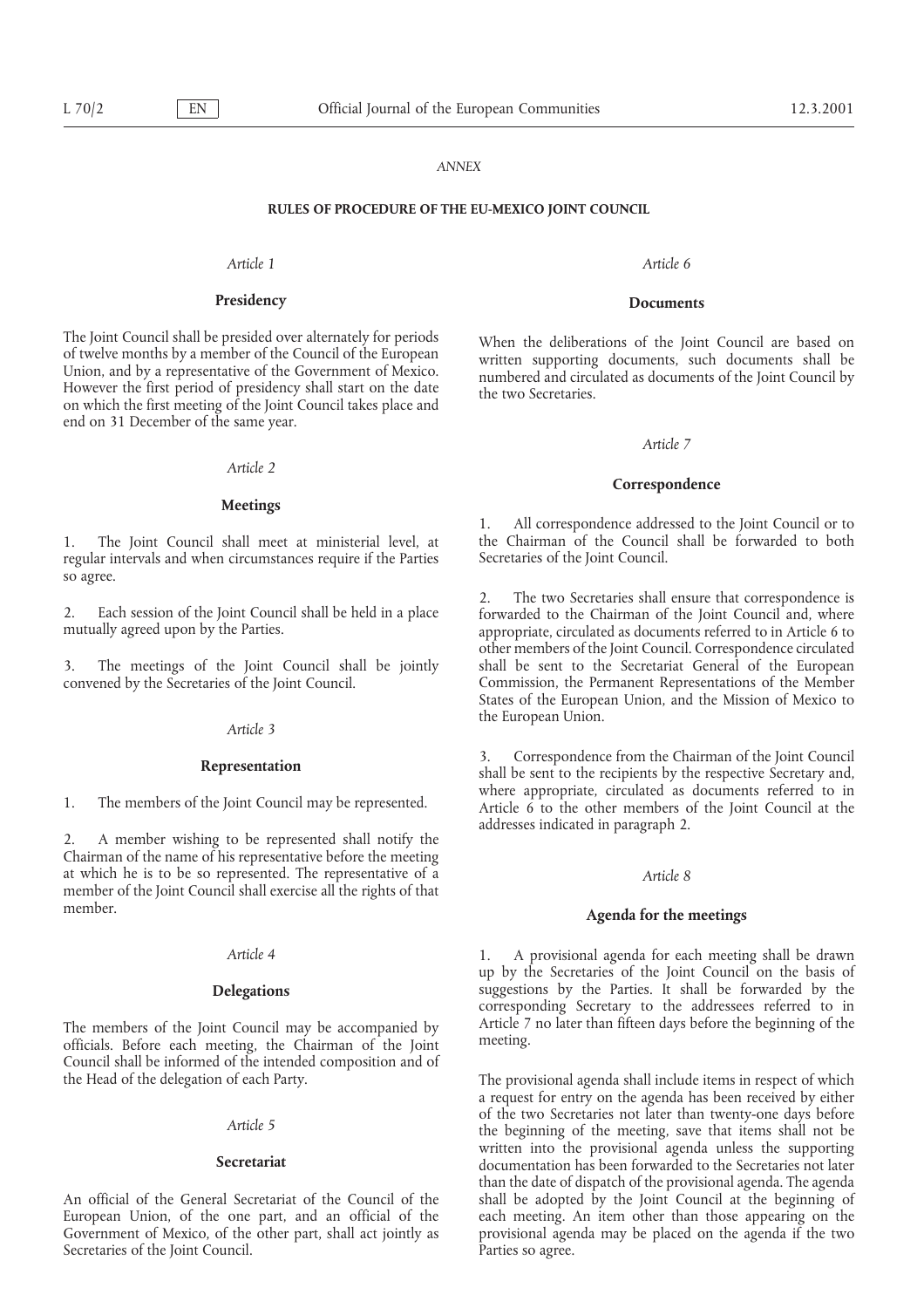2. With the agreement of the Parties, the time limits 3. The decisions and recommendations of the Joint Council specified in paragraph 1 may be shortened in order to take shall be authenticated by the two Secretaries and t specified in paragraph 1 may be shortened in order to take account of the requirements of a particular case.

### **Minutes**

1. Minutes of each meeting shall be drawn up as soon as **Publicity** possible jointly by the two Secretaries.

2. The minutes shall, as a general rule, indicate in respect of each item on the agenda:

- 
- (b) statements the entry of which has been requested by a member of the Joint Council; *Article 12*
- (c) the decisions taken, recommendations made, statements **Official languages** agreed upon and conclusions adopted on specific items.

3. The minutes shall also include a list of members of the Joint Council or their representatives who took part in the meeting. 2. Unless decided otherwise, the Joint Council shall nor-

4. The draft minutes shall be submitted to the Joint Council for approval at its next meeting. They may also be agreed in writing by both Parties. When approved, two authentic copies of the minutes shall be signed by the two Secretaries and filed *Article 13* by the Parties. A copy of the minutes shall be forwarded to each of the addressees referred to in Article 7. **Expenses**

both Parties so agree. A written procedure shall consist of an exchange of notes between the two Secretaries, acting in agreement with the Parties. *Article 14*

**Joint Committee** 2. The decisions and recommendations of the Joint Council within the meaning of Article 47 of the Agreement shall be entitled 'decision' and 'recommendation' respectively, followed 1. A Joint Committee is hereby established in accordance<br>by a serial number, by the date of their adoption and by a with Article 48 of the Agreement in order by a serial number, by the date of their adoption and by a with Article 48 of the Agreement in order to assist the Joint description of their subject.

copies signed by Heads of delegation of the two Parties.

4. Decisions and recommendations shall be forwarded to each of the addressees referred to in Article 7 as documents of *the Joint Council*.

### *Article 11*

1. Unless decided otherwise, the meetings of the Joint

2. Each Party may decide on the publication of the decisions (a) the documentation submitted to the Joint Council; and the recommendations of the Joint Council in its respective official publication.

1. The official languages of the Joint Council shall be the

mally base its deliberations and take its Decisions on docu-<br>mentation and proposals prepared in the official languages.

1. The United Mexican States and the European Community *Article 10* shall each defray the expenses they incur by reason of their participation in the meetings of the Joint Council, both with regard to staff, travel and subsistence expenditure and to postal **Decisions and Recommendations** and telecommunications expenditure.

1. The Joint Council shall take decisions and make rec-<br>
2. Expenditure in connection with the organisation of<br>
ommendations by common agreement between the Parties.<br>
During the inter-session period, the Joint Council may

Council in the performance of its duties.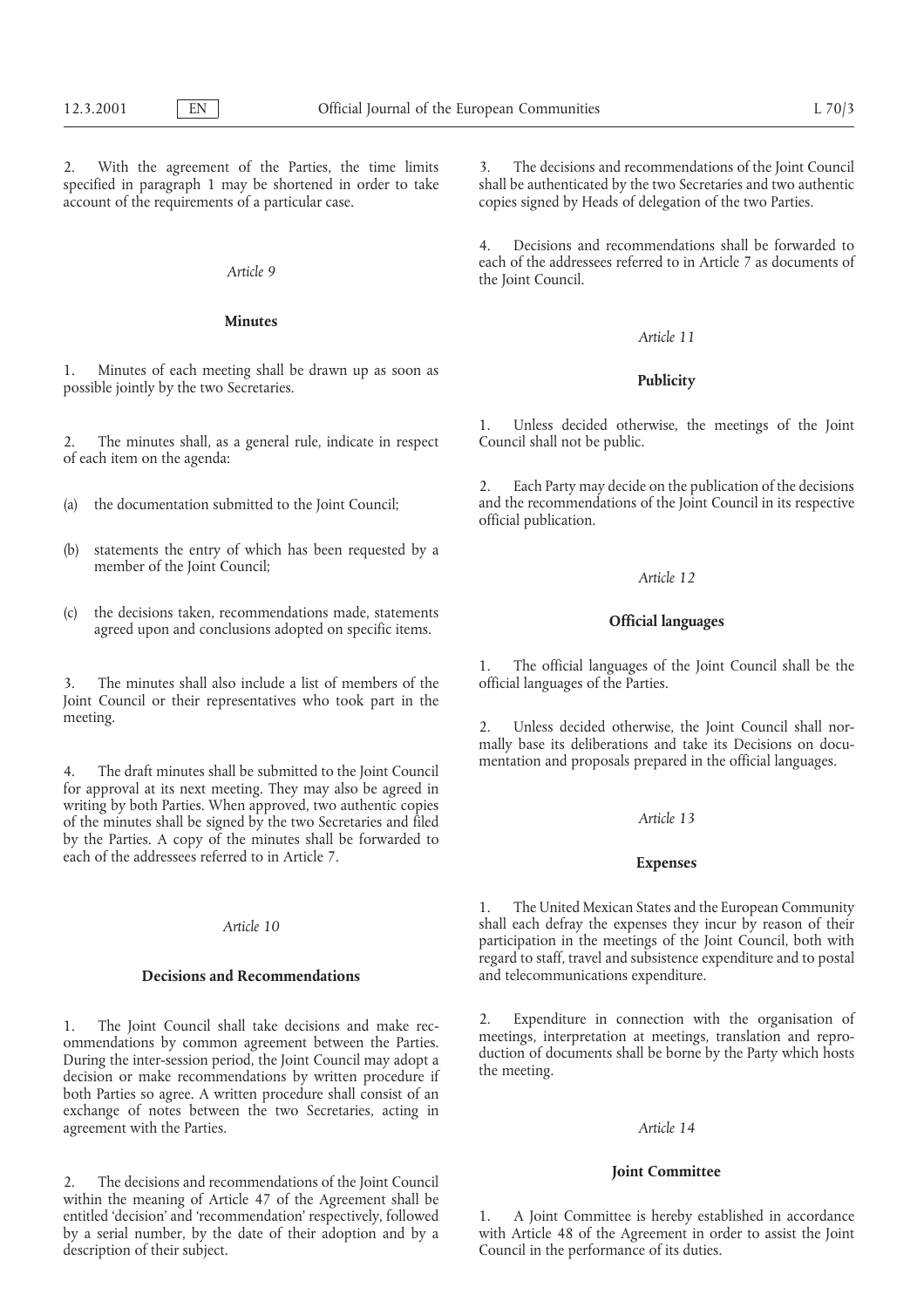2. The Joint Committee shall be composed of representa-<br>tives of the members of the Council of the European Union<br>where appropriate and, in general, the proper functioning of tives of the members of the Council of the European Union where appropriate and, in general, the proper functioning of and of the European Commission, on the one hand, and of the Agreement. It shall consider any matter ref and of the European Commission, on the one hand, and of the Agreement. It shall consider any matter referred to it by representatives of the Government of Mexico on the other, the Joint Council as well as any other matter, representatives of the Government of Mexico on the other, the Joint Council as well as any other matter, which may normally at senior civil servant level, having regard to arise in the course of the day-to-day implementation of the Article 48 of the Agreement, Article 48 of Decision No 2/2000<br>
Article 48 of the Agreement, Article 48 of Decision No 2/2000<br>
Agreement. It shall submit any proposals of decisions and/or<br>
and Article 44 of Decision No 2/20 and Article 44 of Decision No 2/2001 of the Joint Council.

3. The Joint Committee shall prepare the meetings and the 4. The rules of procedure of the Joint Committee are deliberations of the Joint Council, monitor the implementation attached as an Appendix to these rules of proced deliberations of the Joint Council, monitor the implementation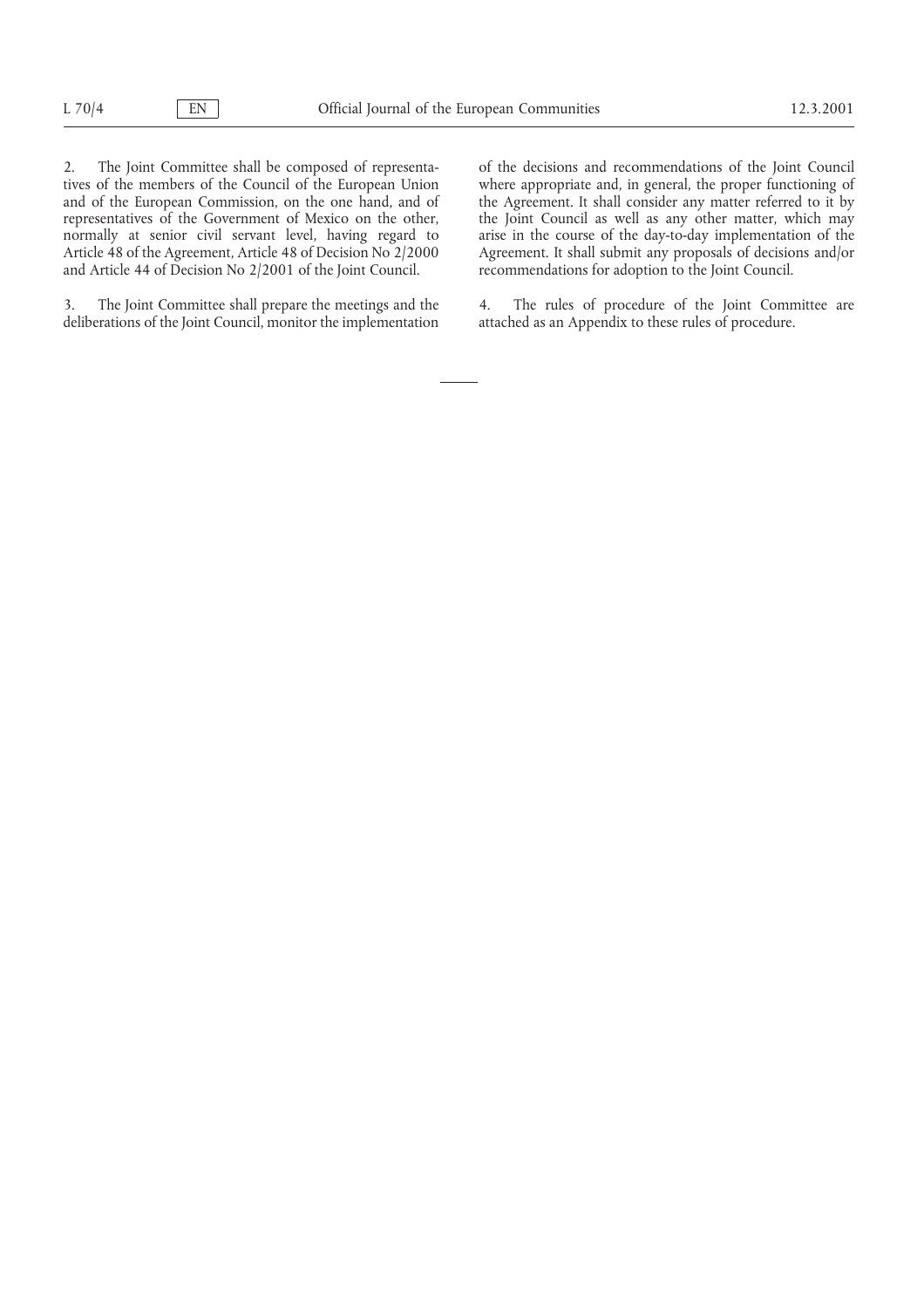### *Appendix*

### **RULES OF PROCEDURE OF THE JOINT COMMITTEE**

*Article 1 Article 5*

## **Publicity Presidency**

and by the Permanent Representative of Mexico to the European Union or a high level official designated by the *Article 6* Government of Mexico, subject to Article 48 of Decision No 2/2000 and Article 44 of Decision No 2/2001of the Joint Council. **Agenda for the meetings**

stances require with the agreement of the Parties. Each meeting save that items shall not be written into the provisional agenda<br>of the Joint Committee shall be jointly convened by both unless the supporting documentation of the Joint Committee shall be jointly convened by both Secretaries and held alternatively in Brussels and Mexico at a

### *Article 3*

Before each meeting, the Chairman of the Joint Committee shall be informed of the intended composition and the Head *Article 7* of the delegation of each Party.

as Secretaries of the Joint Committee, subject to Article 48 of Decision No 2/2000 and Article 44 of Decision No 2/2001 of the Joint Council. *Article 8*

**Decisions and Recommendations** 2. All correspondence to and from the Chairman of the Joint Committee provided for in these rules of procedure shall be forwarded to the Secretaries of the Joint Committee and to 1. Where the Joint Committee is empowered to take

Each meeting of the Joint Committee shall be presided shall not be public.<br>alternatively by a representative of the European Commission

1. A provisional agenda for each meeting shall be drawn *Article 2* up by the Secretaries of the Joint Committee. It shall be forwarded to the Chairman and Secretaries of the Joint Council as well as to the members of the Joint Committee not later **Meetings** than fifteen days before the beginning of the meeting. The provisional agenda shall include items in respect of which the Chairman has received a request for entry on the agenda not The Joint Committee shall meet once a year or when circum-<br>stances require with the agreement of the Parties. Each meeting save that items shall not be written into the provisional agenda the Secretaries not later than the date of dispatch of the time agreed by the Parties.  $\sim$  provisional agenda. The agenda shall be adopted by the Joint Committee at the beginning of each meeting. An item other than those appearing on the provisional agenda may be placed on the agenda if the two Parties so agree.

> With the agreement of the Parties the time limits **Delegations** specified in paragraph 1 may be shortened in order to take account of the requirements of a particular case.

### **Minutes**

*Article 4* Minutes shall be taken for each meeting and shall be based on a summing up by the Chairman of the conclusions arrived at by the Joint Committee. Upon adoption by the Joint Com- **Secretariat** mittee, the minutes shall be signed by the Chairman and by the Secretaries and filed by each of the Parties. A copy of the 1. An official of the European Commission, of one part,<br>and an official of the Government of Mexico, shall act jointly<br>the Joint Council and to the members of the Joint Committee.

the Secretaries and the Chairman of the Joint Council and, decisions or make recommendations in accordance with where appropriate, to the members of the Joint Committee. Article 48(2) of the Agreement, such acts shall be entitled